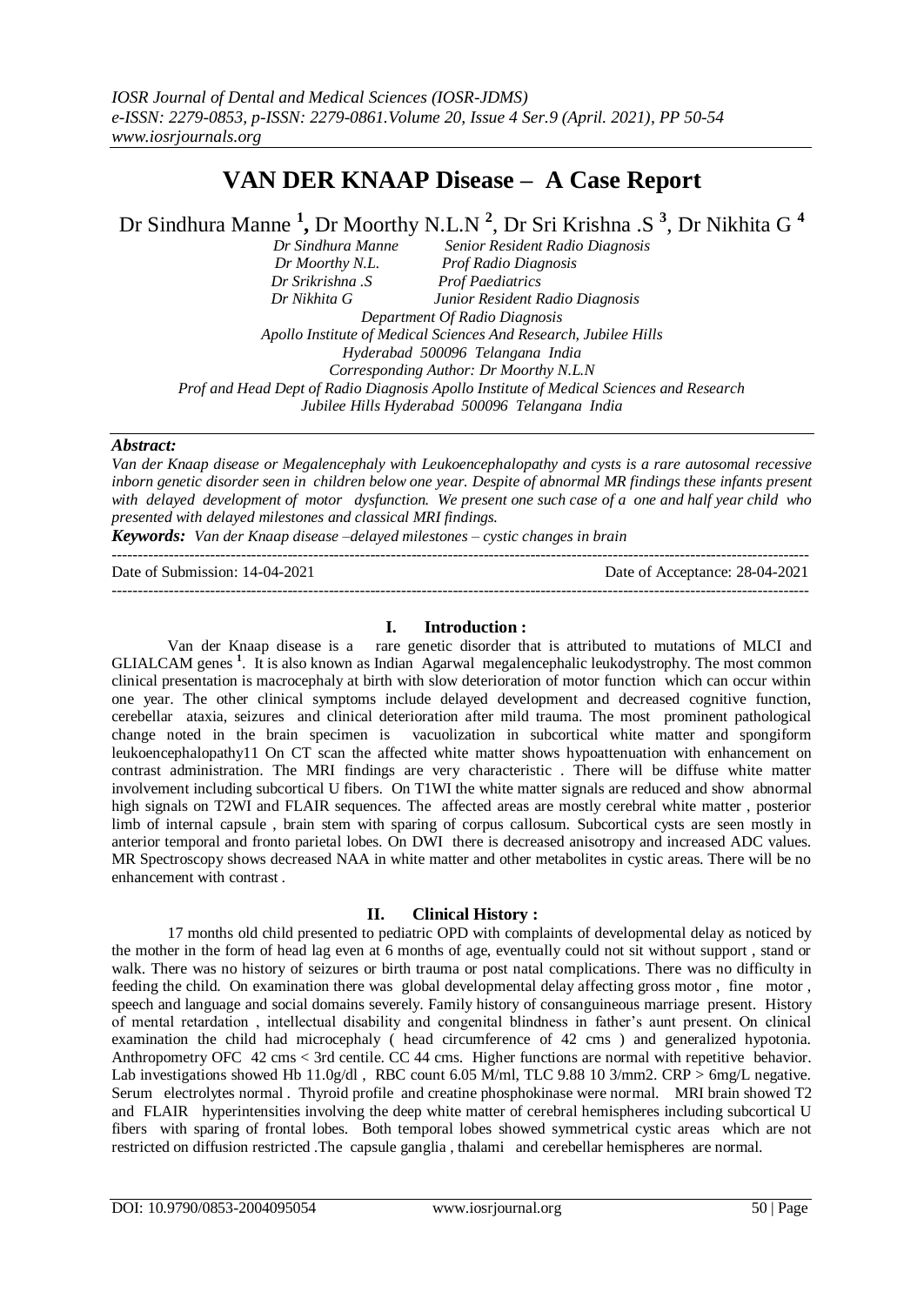## **III. Discussion:**

Vander Knaap disease ( vanishing white matter disease ) is often reported from Agarwal community in India , though seen in other communities also **<sup>2</sup>**. Most of these cases present with epilepsy within two years. Ankush Sharma **<sup>3</sup>** reported it in a 27 yr old male with seizures and ataxia since the age of eight . Koray Koc **<sup>4</sup>** reported it in siblings aged 6 years and 10 years. Vander Knaap disease presenting with atypical findings like absence of seizures predicts poor Prognosis **<sup>5</sup>** . The youngest child reported was a 24 day neonate with seizure **<sup>6</sup>** . The most common clinical presentation in this condition is macrocephaly within one year of birth with delayed onset of motor dysfunction. Cognitive functions also will be delayed. Our child also presented with the classical symptomatology described as seen in other reported cases. The MRI findings in our case was very characteristic of Van der Knaap disease. The differential diagnosis include metachromatic leukodystrophy, Alexander disease, Canavan disease, X linked adrenoleukodystrophy. The presence of subcortical cysts in temporal lobes and involvement of subcortical U fibers differentiates it from metachromatic leukodystrophy. In Canavan disease the basal ganglia are involved and MR spectroscopy shows marked elevation of NAA which is not a feature in this condition. Alexander disease shows enhancement of frontal white matter and involvement of basal nuclei. X linked adrenoleukodystrophy shows contrast enhancement of peritrigonal white matter . The presence of subcortical cysts in temporal lobes along with diffuse dysmyelination of white matter of cerebral hemispheres is very typical of Van der Knaap disease. The treatment of this condition is by anticonvulsants and physio therapy for the loss of motor function

Conclusion: The treating pediatrician should be aware of this condition in infants with macrocrania with delayed development of motor dysfunction with typical MRI findings for proper management.

#### **References :**

- [1]. A. James Barkovich ,Bernadette L.Koch, Kevin R.Moore in Pediatric neuroradiology 2<sup>nd</sup> edition Philadelphia Elsevier 2015 part 1 p 94-98
- [2]. KV Rajagopal, RH Ramakrishnaiah, KR Avinash, BN Lakhkar Van der Knaap disease,A Megalencephalic Leukoencephalopathy *Ind J Radiol Imag* 2006 16 : 4 : p 733-734
- [3]. Ankush Sharma, Munish Gupta, Nitin Gupta, Akash Garg Van der Knaap disease : Megalencephalic leucoencephalopathy with subcortical cysts *Saudi J Med Med Sci* 2016 ; 4: p238-239
- [4]. Koray Koc,Pinar Koc, Kamil Karaali,Nihal Olgac,Dundar, Utku Senol, Arzu Canan Magnetic resonance imaging findings of two sisters with Van der Knnap leukoencephalopathy *Neuroradiol J* 2015 oct ; 28(5): p519-522
- [5]. Ujjawal Roy, Bhusha Joshi, Goutam Ganguly Van der Knnap disease : A rare disease with atypical features *BMJ Case Rep* 2015 dol : 10.1136/bcr -209831
- [6]. Malay Jhancy, Ammar Al Homsi, Fatema Chowdhury,Samiha Hossain, Reshme Ahamed *Neurol India* 2020; 68 : issue 3 p 669- 672

## LEGENDS:

AXIAL MR IMAGES OF BRAIN show T2, FLAIR hyperintensities in temporo parital white matter including subcortical U fibers along with cystic changes in bilateral temporal lobes .

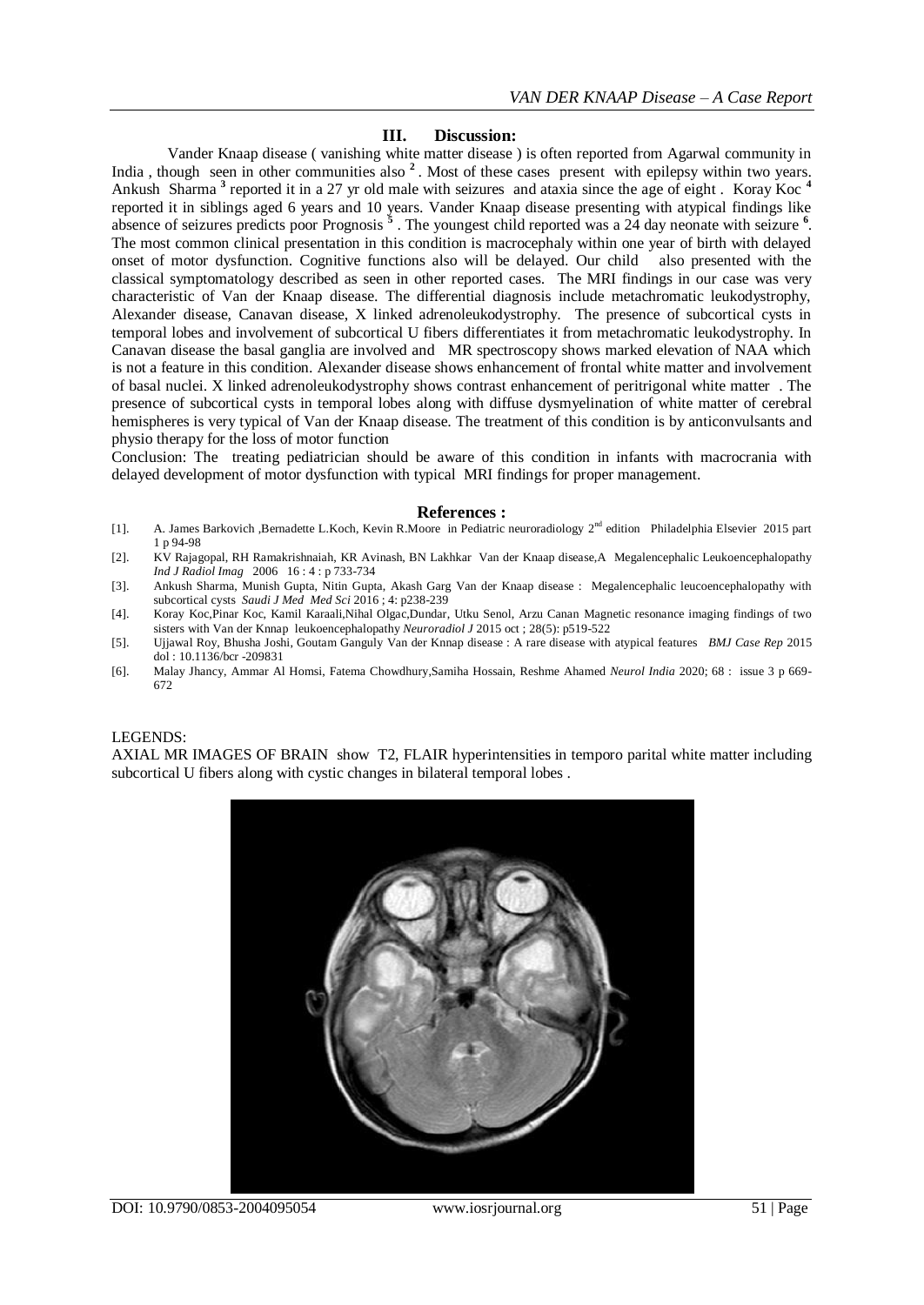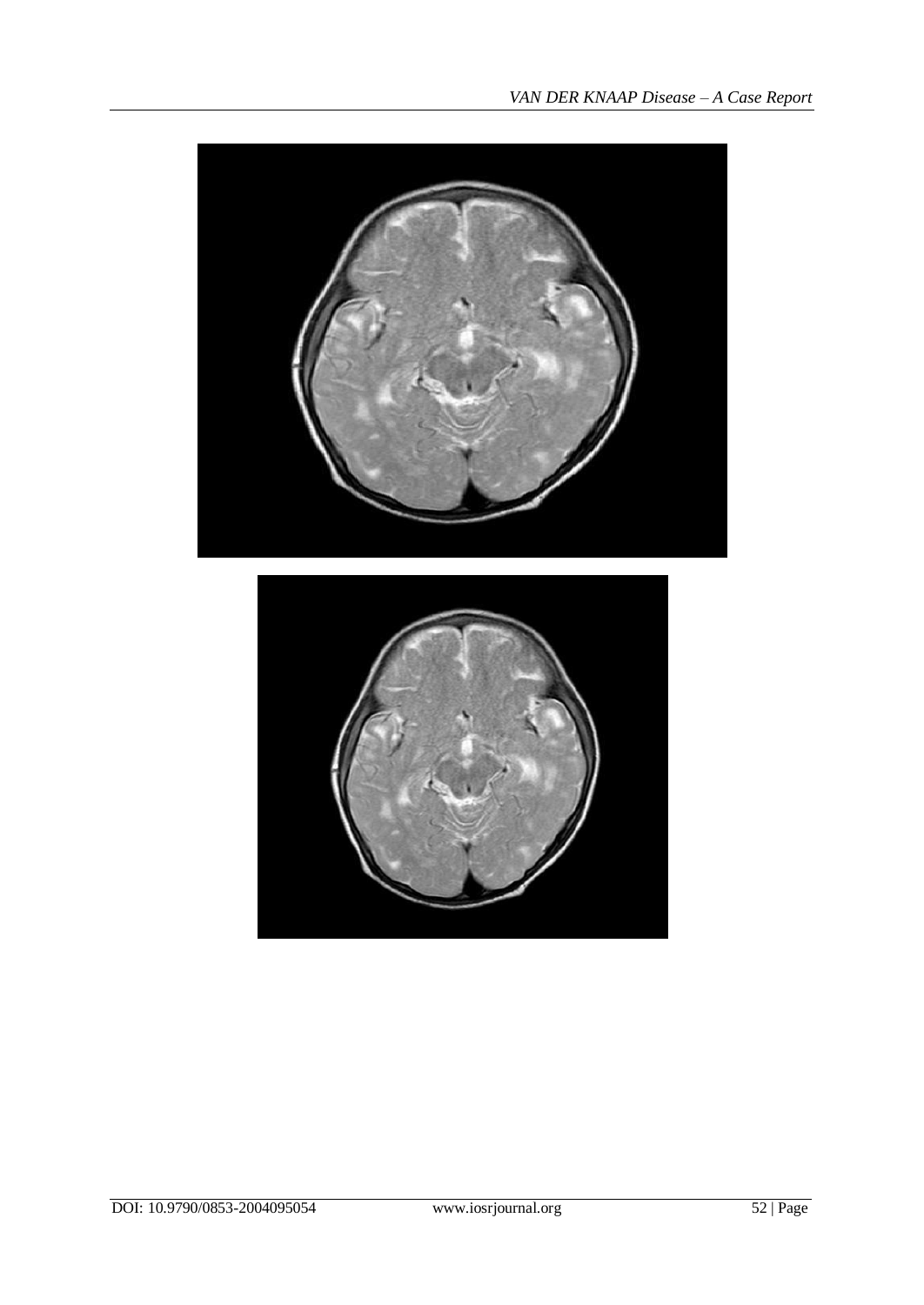